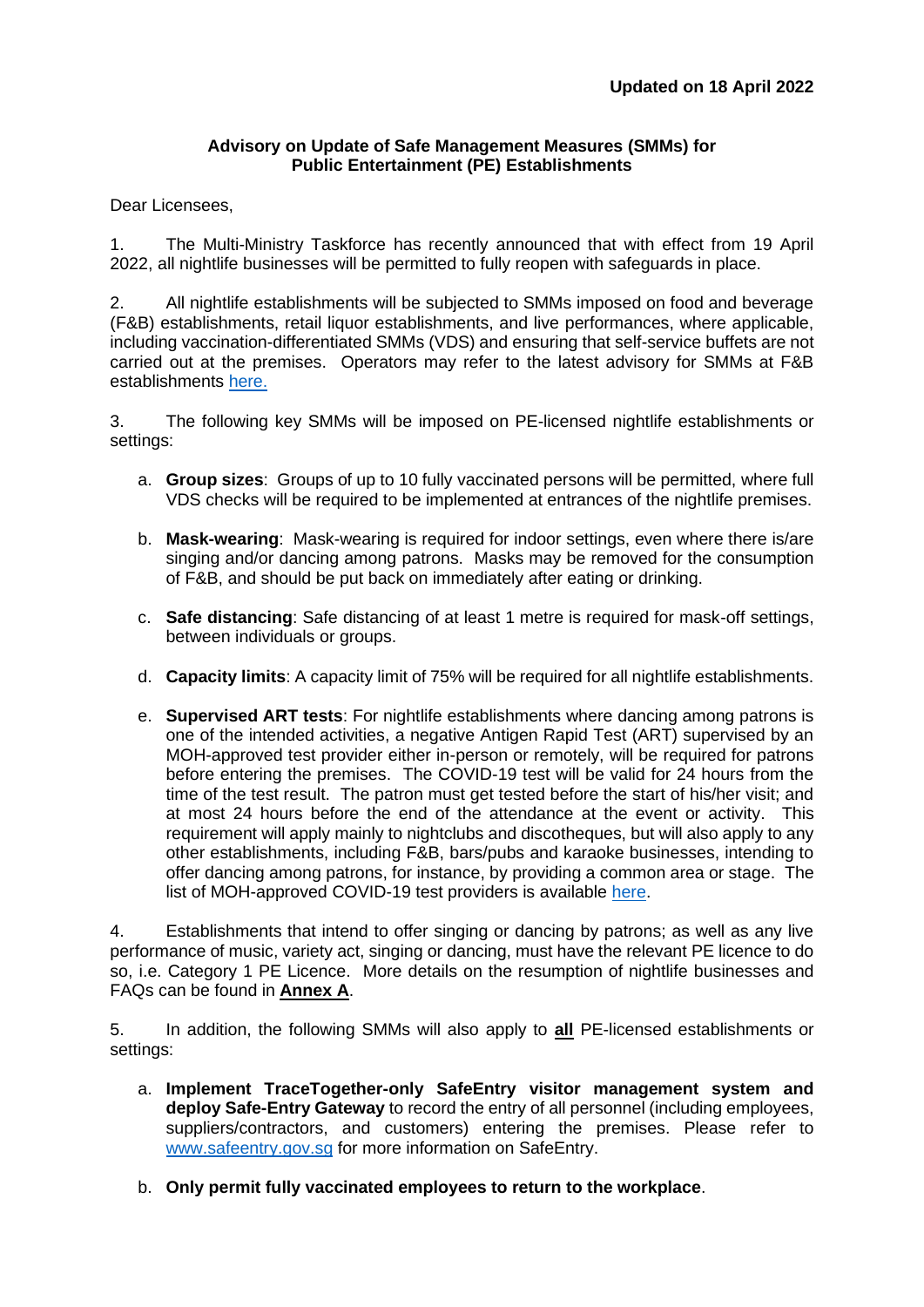c. **Regularly assess and identify the risks of transmission of COVID-19** that may arise in relation to PE activities, and to establish and apply appropriate internal policies, procedures and controls to mitigate risk from the activities identified as presenting a high risk of the transmission of COVID-19.

6. PE-licensed establishments that provide live performances are **strongly encouraged to routinely share a brief reminder or advisory on SMM compliance** with the patrons inattendance, before commencing their performances proper, when transiting between performances, and upon conclusion of their performance.

7. All PE operators are strongly encouraged to **regularly check the following websites and Regulations for the prevailing SMMs that apply for its venues**:

- a. GoBusiness website at <https://covid.gobusiness.gov.sg/safemanagement/sector/>
- b. SPF website at [https://www.police.gov.sg/e-Services/Police-Licences/Public-Entertainment-Licence;](https://www.police.gov.sg/e-Services/Police-Licences/Public-Entertainment-Licence)
- c. the COVID-19 (Temporary Measures) (Control Order) Regulations 2020;
- d. the COVID-19 (Temporary Measures) (Reopening Control Order) Regulations 2022; and
- e. the Workplace Safety and Health (COVID-19 Safe Workplace) Regulations 2021.

8. F&B venues (including those with a valid PE licence to provide PE) should take guidance from the advisory on the required SMMs at [https://www.enterprisesg.gov.sg/covid-](https://www.enterprisesg.gov.sg/covid-19/safe-distance)[19/safe-distance.](https://www.enterprisesg.gov.sg/covid-19/safe-distance)

# *Liability and Responsibility of Licensees*

9. PE operators must fully comply with the requirements under the COVID-19 (Temporary Measures) Act 2020 and the WSH Regulations 2021. PE operators who do not do so will be liable for a closure order on the premises. Offenders may **face a fine not exceeding \$10,000 or imprisonment for a term not exceeding 6 months, or both, for the first offence**. Higher penalties of a fine of not exceeding \$20,000 or imprisonment for a term not exceeding twelve months, or both, will apply for subsequent offences. Failure to comply with these requirements may also result in ineligibility for any Government support.

10. PE operators should also ensure that the requirements under the Public Entertainments Act, the rules and regulations made thereunder, and all licensing conditions imposed, are strictly complied with at all times. **Any non-compliance with the relevant laws may result in regulatory action, including but not limited to prosecution and revocation/non-renewal of the PE licence**.

### *Contact Information*

11. For further queries, please contact the Police Licensing & Regulatory Department at Tel: 6835 0000 or via email at [SPF\\_PLRD\\_PELLD@spf.gov.sg.](mailto:SPF_PLRD_PELLD@spf.gov.sg)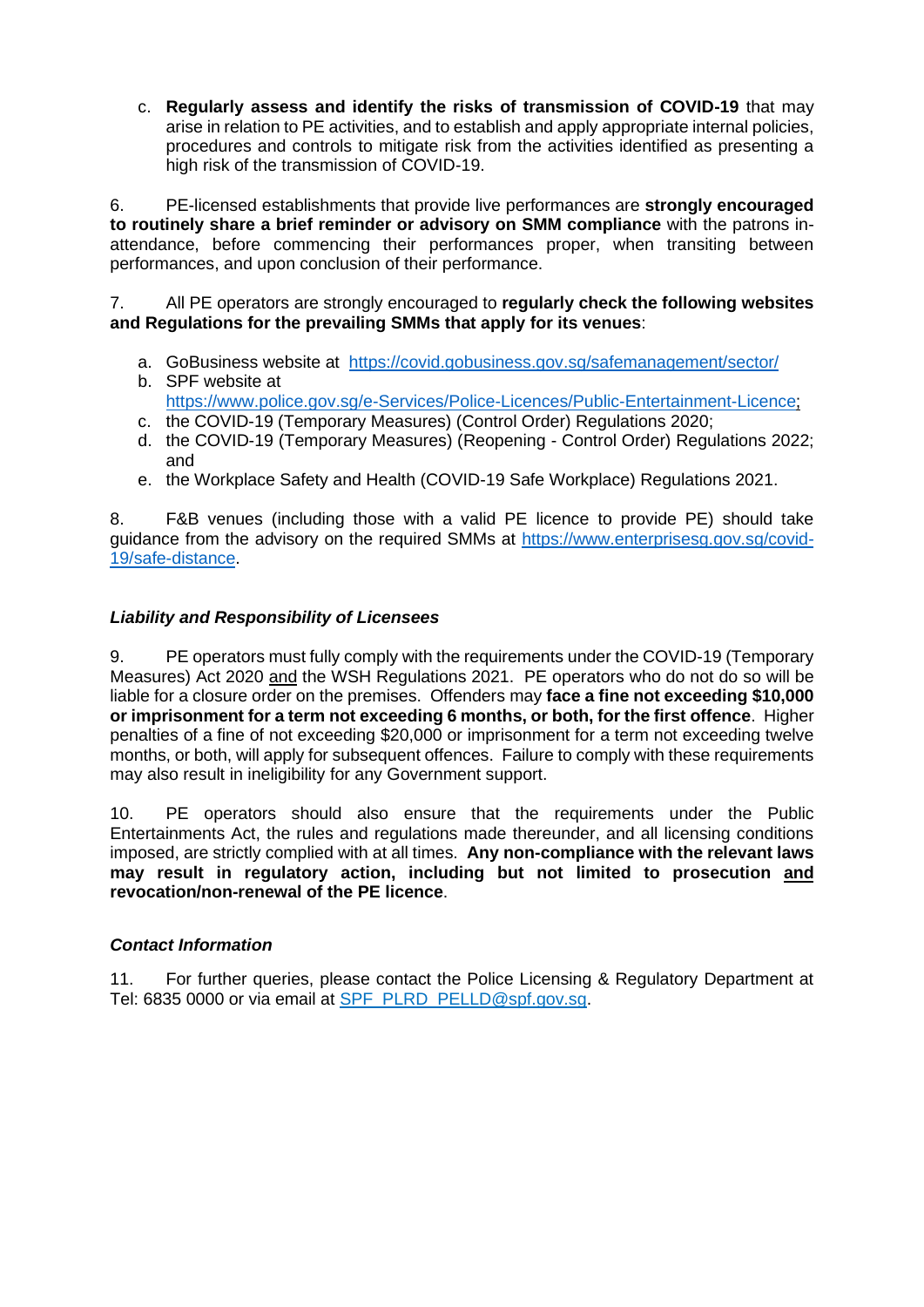# **Advisory Note for the Resumption of Nightlife Businesses**

### Pilot for Bars and Pubs

1. The pilot to reopen bars and pubs, which commenced in December 2020, will cease the same day the nightlife sector reopens. Bars and pubs involved in the pilot will be able to resume nightlife operations in accordance with the requirements listed under paragraphs 2 to 4 of the Advisory on Update of Safe Management Measures (SMMs) for Public Entertainment (PE) Establishments.

# Nightlife Establishments that have (Temporarily) Pivoted to other Operations

2. With effect from 19 April 2022, nightlife establishments that have temporarily pivoted to food and beverages (F&B) operations will be permitted to resume nightlife operations. Correspondingly, the conditional permit issued for the resumption of F&B operations for pivoted nightlife establishments will be rescinded the same day. Operators will no longer be required to obtain a conditional permit in order to reopen.

3. On 19 April 2022, operators that have an active Singapore Food Agency (SFA) Foodshop licence and an unexpired endorsement by URA for a temporary conversion to pivot to F&B operations will not be required to submit a fresh application for a Foodshop (Pub/Bar/Nightclub/Disco) licence in order to resume nightlife operations. SFA will be updating your licence to a Foodshop (Pub/Bar/Nightclub/Disco) licence automatically. You can continue operating the business on and after 19 April 2022 while SFA updates the licence. A notification will be sent via GoBusiness once the update is completed. There is no action required from you except to print out your licence when you receive the notification. **However, operators must ensure that they have the valid land-use approval and licences (e.g., liquor and PE licences) from the Urban Redevelopment Authority (URA) and Singapore Police Force (SPF) respectively before resuming their nightlife business from 19 April 2022.**

4. For establishments that had previously obtained URA's approval to change the use of their premises to other uses, e.g., gym, restaurant, co-working spaces, etc., planning permission from URA is required for the proposed conversion to nightlife use (e.g., bars/pubs, nightclubs/karaoke lounges). Operators may submit a Change of Use application [here.](https://licence1.business.gov.sg/feportal/web/frontier/home) If planning permission is granted, operators must also ensure that they have the valid licences (e.g., SFA's Foodshop (Pub/Bar/Nightclub/Disco) license, SPF's liquor and PE licences) before resuming their nightlife business from 19 April 2022.

5. All nightlife operators must adhere to all prevailing SMMs that are applicable to your business activities. Agencies, including the SPF, will continue to monitor the operations of nightlife operators and will take firm enforcement action against establishments and individuals who breach SMMs.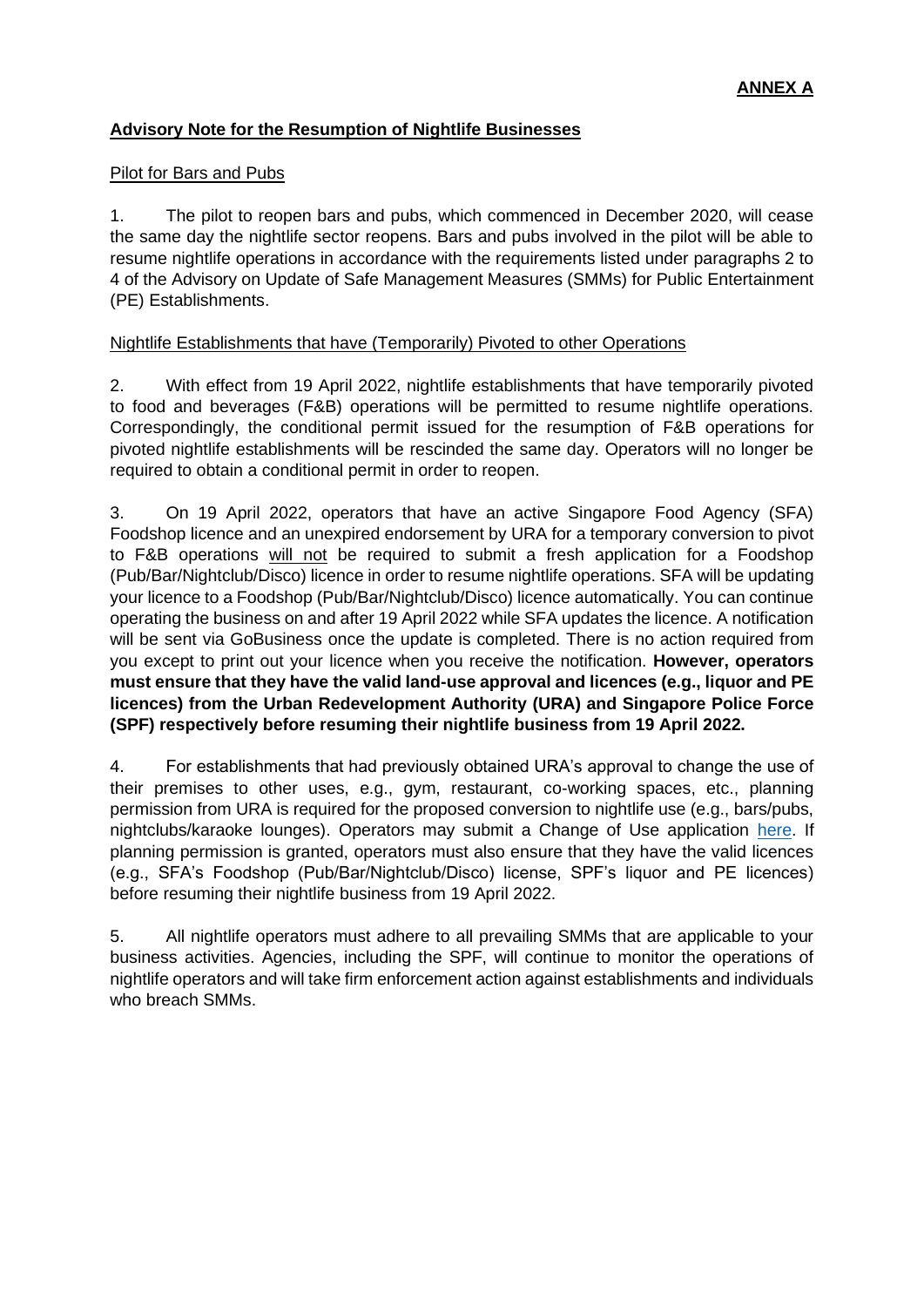# **FAQs for the Resumption of Nightlife Businesses**

### 1 Resumption of Nightlife Businesses

### **1.1 Why are patrons required to undertake a supervised Antigen Rapid Test (ART) for premises which provide dancing as an intended activity for customers?**

The dance setting within nightlife establishments entails a large number of people coming into close contact for prolonged periods of time and in enclosed spaces. A negative ART supervised by an MOH-approved test provider is required to ensure that public health risks associated with COVID-19 are mitigated.

### **1.2 Is supervised ART required for customers entering karaoke establishments?**

ART supervised by an MOH-approved test provider is only required for establishments intending to offer dancing among patrons as an activity. This is not only limited to nightclubs and discotheques, but may also apply to any other establishments intending to offer such an activity.

# **1.3 How do I determine if my establishment is required to implement supervised ART testing for patrons?**

Supervised ART test for patrons is required as long as the premise offers dancing among patrons as an intended activity. This will apply mainly to nightclubs and discotheques, but will also apply to any other establishments, including F&B, bars/pubs and karaoke businesses, intending to offer dancing among patrons, for instance, by providing a common area or stage.

If your establishment intends to provide dancing among patrons as an activity, you will need to ensure that all patrons entering your premises have a cleared Pre-Event Test status on their TraceTogether mobile application or received a negative ART test result from a MOH-approved COVID-19 test provider over SMS/email.

Establishments that do not wish to offer dancing among patrons as an activity despite holding a valid Category 1 PE licence to do so should ensure that no dancing among patrons takes place within your premises. If this is enforced by your establishment, no supervised ART testing will be required for patrons.

### **1.4 How long is the customer's ART test valid for?**

Each ART test is valid for 24 hours from the time of testing. The supervised ART for patrons is to be administered no more than 24 hours prior to the event or activity's end time. Nightlife establishments must ensure that patrons' supervised ART tests remain valid for as long as the customer is in the premises, or throughout the duration of the nightlife event or activity at the premises, whichever is longer.

# **1.5 How do I ensure that patrons comply with Safe Management Measures (SMMs), such as ensuring safe distancing between groups and mask-wearing, if I wish to provide dancing as an activity in my premises?**

Nightlife businesses may consider putting in place physical demarcations and/or have staff members present at the dancefloor, among other steps, to ensure SMMs are adhered to while dancing occurs among patrons.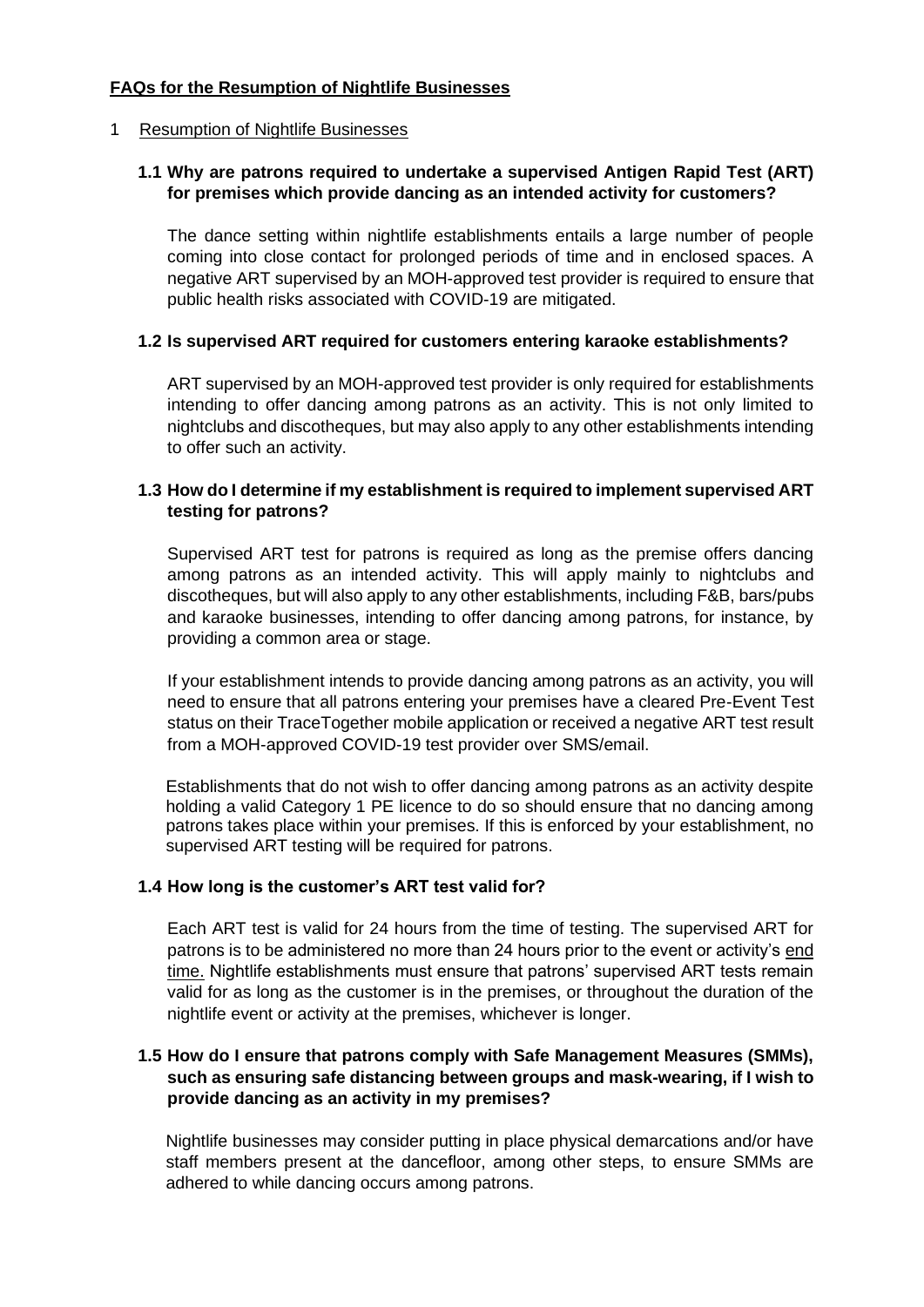# **1.6 Is mask-wearing required when carrying out karaoke activities and/or dancing among patrons at nightlife premises?**

In accordance with prevailing SMMs, mask-wearing will continue to be required for indoor settings, including karaoke establishments, nightclubs and discotheques. Masks may be removed for the consumption of food and beverages, and should be put back on immediately after eating or drinking.

# **1.7 For karaoke establishments that allow customers to sing on stage, will such customers be required to unmask when singing?**

No. Masking-wearing is required regardless of whether singing takes place on stage. Masks may be removed for the consumption of food and beverages, and should be put back on immediately after eating or drinking.

# **1.8 Are Vaccination-Differentiated SMMs (VDS) checks required at the premises if the premises is located inside a building (e.g., shopping centre, hotel, etc.) and VDS checks are already carried out at the building entrance?**

Given that nightlife activities generally carry a greater risk of COVID-19 transmission, nightlife businesses will still be required to ensure VDS are in place at their premises. In addition, nightlife businesses must also ensure capacity limits are adhered to prior to allowing patrons to enter their premises.

### **1.9 How do I check if URA's planning permission has been granted for bar/ pub, nightclub/ karaoke lounge use at the subject premises?**

You may do so via URA SPACE [\(here\)](https://www.ura.gov.sg/maps/), under the 'Download Planning Decisions' tab. For other licensing matters, please check directly with SPF and SFA.

### **1.10 The planning permission for bar/ pub, nightclub /karaoke lounge use within my unit had lapsed. Can I apply to URA to renew it?**

You can submit the Change of Use application via the GoBusiness Licensing Portal [here.](https://licence1.business.gov.sg/web/frontier/home) Applicants are to first obtain the land/property owner's written consent for the proposal before submitting the application. In the submission, the land/property owner's consent, business concept, food and drinks menu and a floor plan showing the layout of the premises must be included. The processing time of a Change of Use application is approximately 10 working days. More time may be required if the submission is incomplete.

### **1.11 Can I still operate as a nightlife business (i.e., bar/ pub, nightclub/ karaoke lounge) if I do not have URA's planning permission?**

No. You will first need to submit a Change of Use application to URA, and approval is not guaranteed. In evaluating the proposal, URA will consider the prevailing planning policies, site context, impact of the use on surrounding development and input from relevant agencies. There are locations where URA will not grant new approvals for such use due to dis-amenities caused by such nightlife businesses in the area (refer to the [URA website](https://www.ura.gov.sg/Corporate/Property/Business/Change-Use-of-Property-for-Business/~/link.aspx?_id=B3B45584F9414B3FAD9C8FB66310358F&_z=z) for more information). Operators who have obtained URA's approval may then proceed to apply to SPF and SFA for relevant licenses.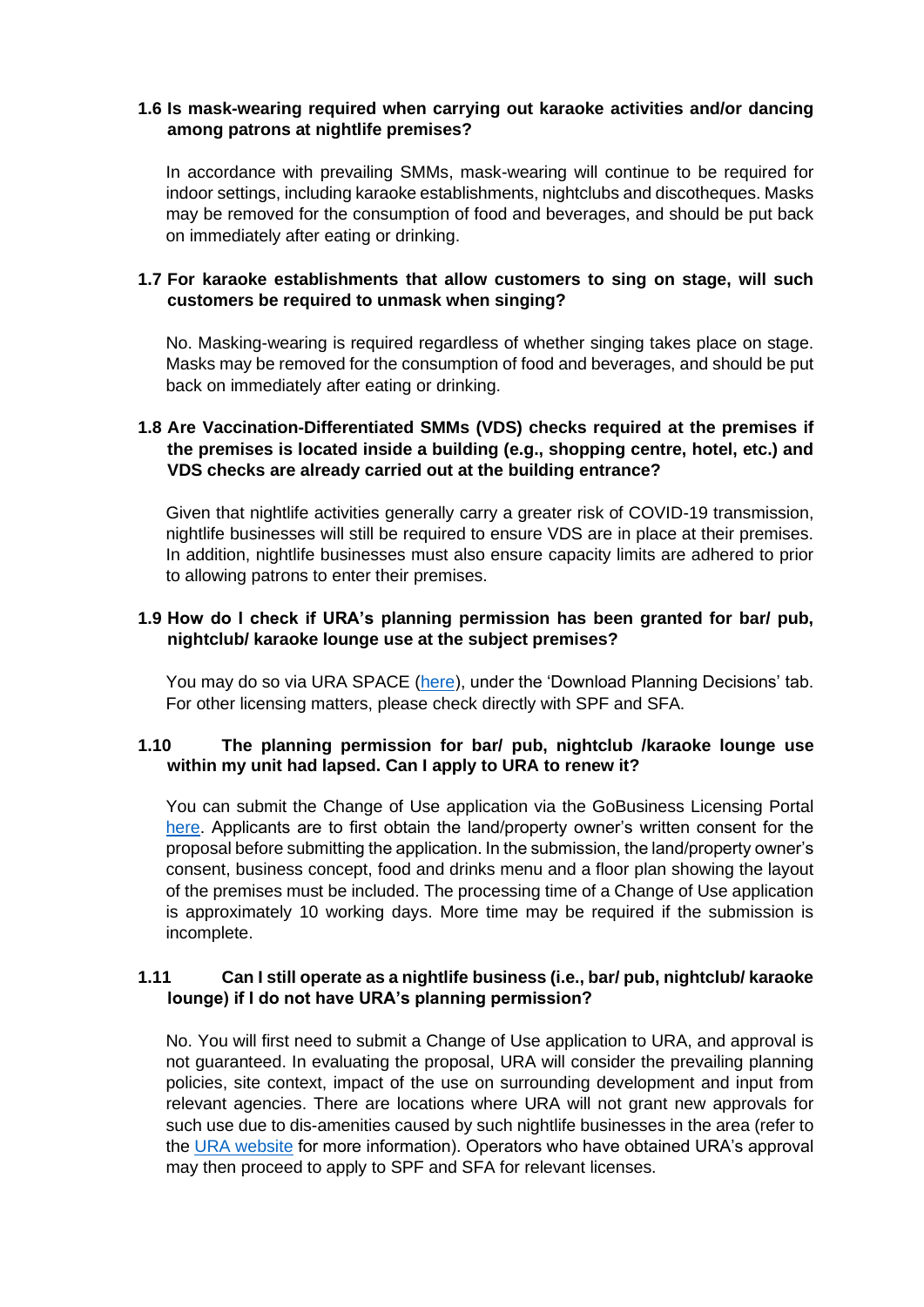# **1.12 Will the Change of Use application process be expedited?**

It generally takes 10 working days for Change of Use applications to be assessed. More time may be required if the submission is incomplete.

### **1.13 I am a new operator taking over the previous tenant who used to run a nightlife business at the premises. Can I just proceed with the same business?**

Before you proceed, please ensure that you have the following valid approval/licences for the premises:

- a) URA's planning permission for bar/pub, nightclub/karaoke lounge use at the premises;
- b) Corresponding Liquor Licence / PE Licence from SPF (if applicable); and
- c) SFA's Foodshop (Pub/Bar/Nightclub/Disco) Licence

# **1.14 The planning permission for the bar/pub, nightclub/karaoke lounge use is still valid. However, the name of applicant reflected on the planning permission is not mine. Do I need to submit a new application to URA?**

Planning permissions are granted to the premises and not a specific operator. Hence, you do not have to submit a new application for a change in operator. Nonetheless, please ensure that the relevant planning conditions for the use are complied with.

# **1.15 My company received the financial support package that was offered by the Government to pivot to other operations or exit the industry. Can my company reopen as a nightlife business?**

In line with the conditions for receiving the nightlife support package, the firm will not be allowed to reopen for 12 months upon receipt of either the exit or pivot support package. For firms receiving the exit grant, this will be from the date that firms obtain documented proof^ of commencement of business closure. For firms receiving the pivot grant, this will be from the date that the Letter of Offer was issued. For more clarification on the nightlife support packages, please reach out to ESG directly.

^This may include any one of the following: (i) Strike-off notice from ACRA; (ii) Proof of participation in the Simplified Insolvency Programme; (iii) Notice of Winding-up Order and proof of engaging liquidator(s) for companies undergoing compulsory winding up; or (iv) Proof of appointment of provisional liquidator for companies undergoing voluntary winding up.

# **1.16 With the resumption of nightlife businesses and lifting of the 10.30pm alcohol restriction, will URA allow for the closure of roads in key precincts?**

The resumption of road closures and pedestrianisation of roads in key precincts will be reviewed on a case-by-case basis.

### 2 Establishments that temporarily pivoted to F&B operations

### **2.1 I am currently operating a temporary F&B outlet with MTI's conditional permit. Can I revert to my original nightlife business (i.e., bar/ pub, nightclub/ karaoke lounge)?**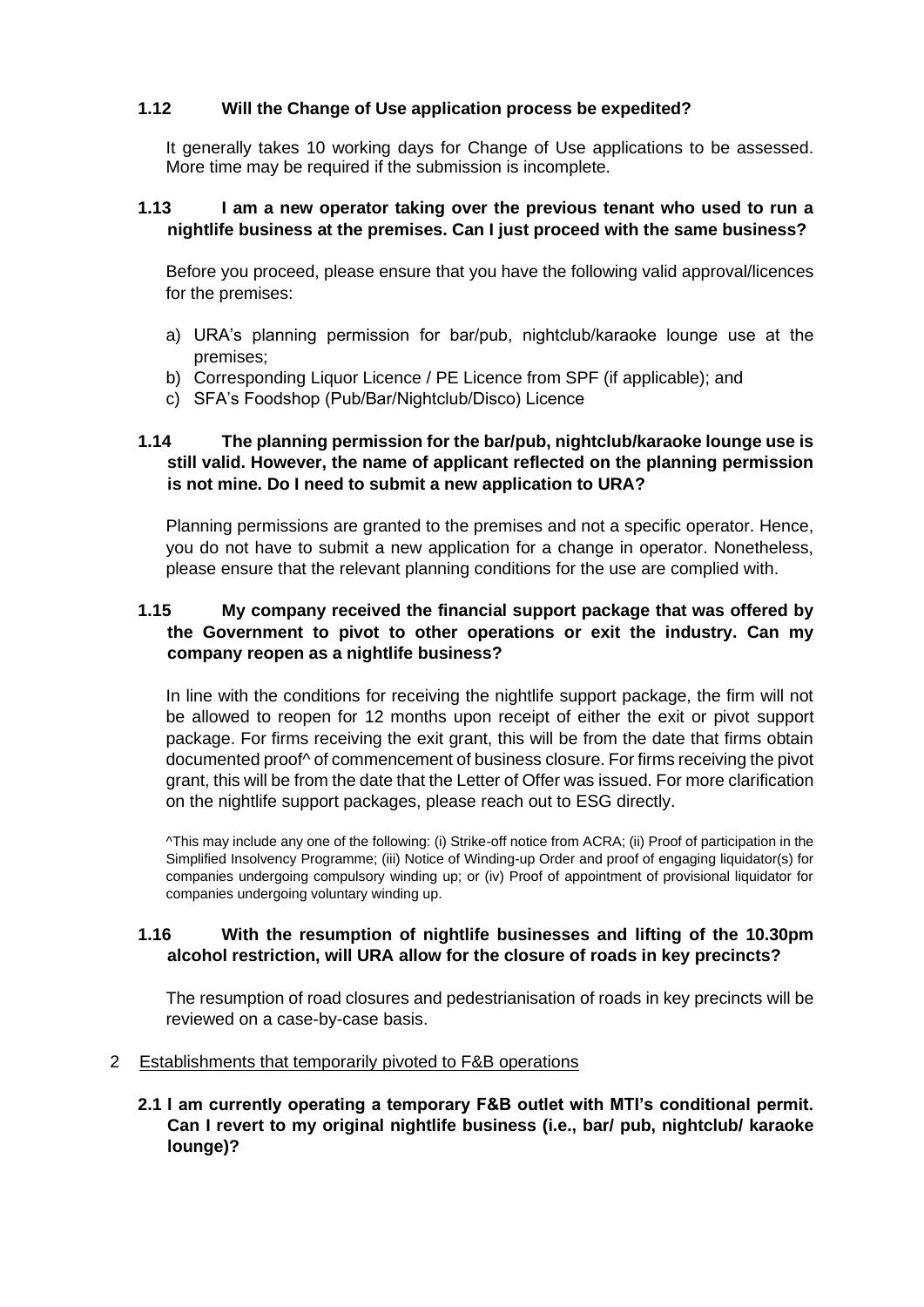If you hold the following approval/licences which are still valid for the premises, you may proceed to resume operations as a bar/pub, nightclub/karaoke lounge:

- a) URA's planning permission for bar/pub, nightclub/karaoke lounge use at the premises;
- b) Corresponding SPF's Liquor Licence / PE Licence from SPF (if applicable); and
- c) SFA's Foodshop (Restaurant / Snack Counter) Licence. As per paragraph 7 of the advisory, SFA will convert your licence back to Foodshop (Pub/Bar/Nightclub/Disco) and keep you informed.

### **2.2 With the resumption of nightlife businesses, will operators still be required to adhere to the additional SMMs set out in the conditional permit?**

The conditional permit issued for the temporary resumption of F&B operations for pivoted nightlife establishments will be rescinded on 19 April 2022. Operators will no longer be required to obtain a conditional permit in order to resume nightlife activities. However, operators are reminded to adhere to the SMMs set out in paragraphs 2 and 3 of the advisory. Agencies will continue to monitor the compliance of SMMs and will take firm enforcement action against operators and individuals who flout SMMs, to which penalties include prosecution and the revocation of licences.

### **2.3 Am I required to change my SSIC code before resuming operations as a nightlife establishment?**

Operators should update their SSIC codes to reflect the correct business activity taking place at their premises.

### **2.4 I am currently holding a Foodshop (Snack Counter) licence in order to temporarily operate as a F&B outlet. Will I be required to submit a new application to SFA to obtain a Foodshop (Bar/Pub/Nightclub/Disco) licence before I can revert to my usual nightlife operations?**

SFA will be updating your licence to a Foodshop (Pub/Bar/Nightclub/Disco) licence automatically. No new application is required, but please print out your licence when you have received notification of the change. Please also ensure that you have the valid land-use approval and licences from URA and SPF respectively, prior to resuming nightlife operations.

# **2.5 I have URA's endorsement for a temporary conversion to pivot to F&B operations and not a Change of Use approval. Can I choose to retain my Foodshop (Snack Counter) licence if I wish to continue my existing F&B operations on a permanent basis?**

If your firm intends to operate as a restaurant, you should apply [here](https://licence1.business.gov.sg/web/frontier/home) to change the use of your premises to a restaurant or snack counter. URA will consider the prevailing planning policies, site context, impact of the use on surrounding development and input from relevant agencies in evaluating your proposal. Subject to URA's approval, you will then be required to make a fresh application for a Foodshop (Snack Counter) or Foodshop (Restaurant) licence with SFA.